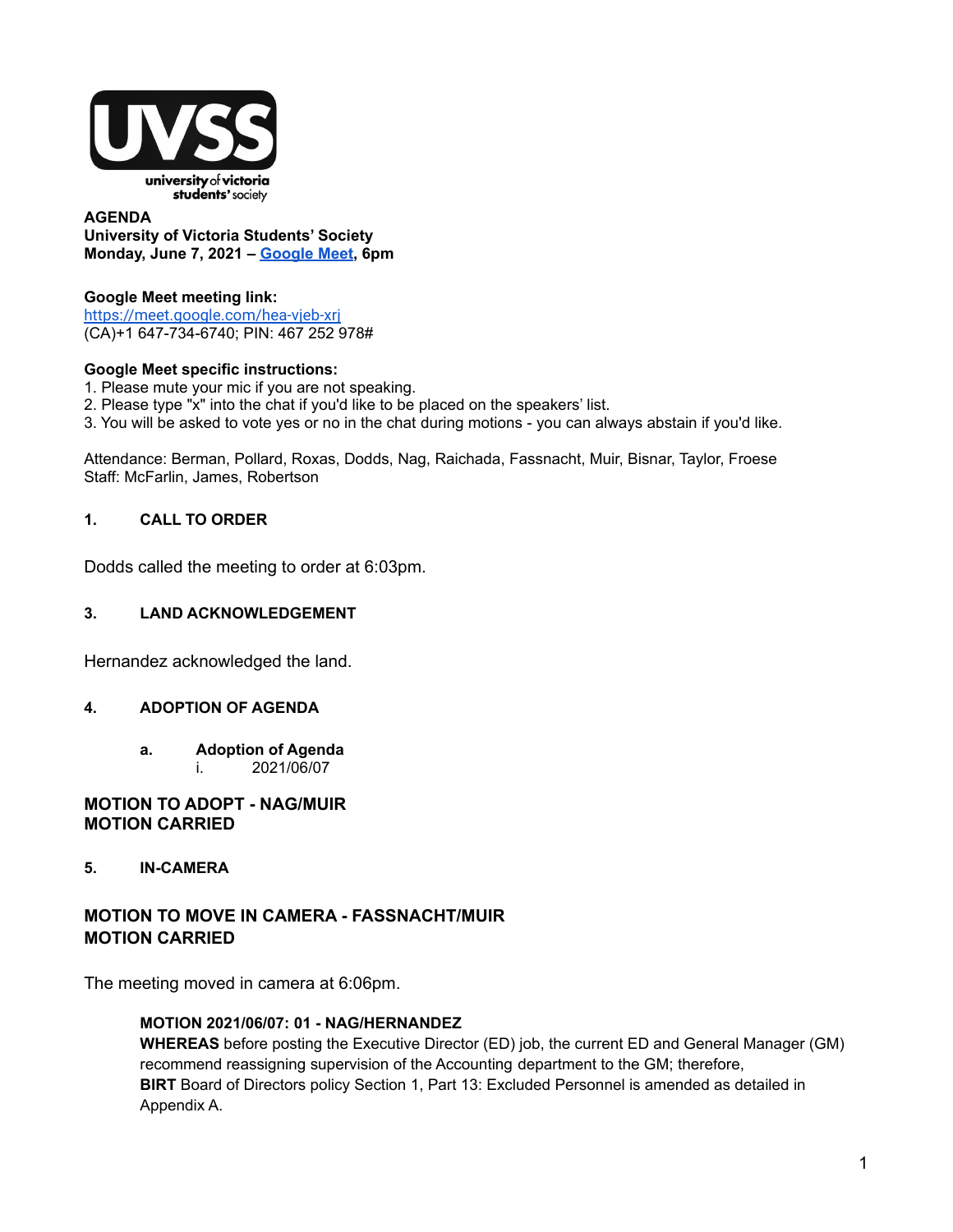#### **MOTION CARRIED**

#### **MOTION 2021/06/07: 02 - NAG/BISNAR**

**WHEREAS** the Employee Handbook states that excluded manager hiring committees are comprised of: the Director of Finance (chair), or designate; up to two Excluded Managers; one Director elected by the Board; one Advocacy Group representative elected by Advocacy Relations Committee; one unionized manager, appointed by an Excluded Manager; and one USW representative, selected by the Union; therefore,

**BIRT** nominations be opened to elect one Director to sit on the Executive Director hiring committee.

#### **MOTION TO AMEND - ROXAS/**

**BIRT** "one unionized manager" is replaced by "one term employee."

Nominations: Q Roxas

**MOTION CARRIED**

# **MOTION TO MOVE OUT OF CAMERA - ROXAS/BISNAR MOTION CARRIED**

The meeting moved out of camera at 6:14pm.

# **6. MEETING TIMES**

**The next meeting scheduled by the Board of Directors is:** Monday, June 14, 2021 on Google Meet (online).

# **7. ADJOURNMENT**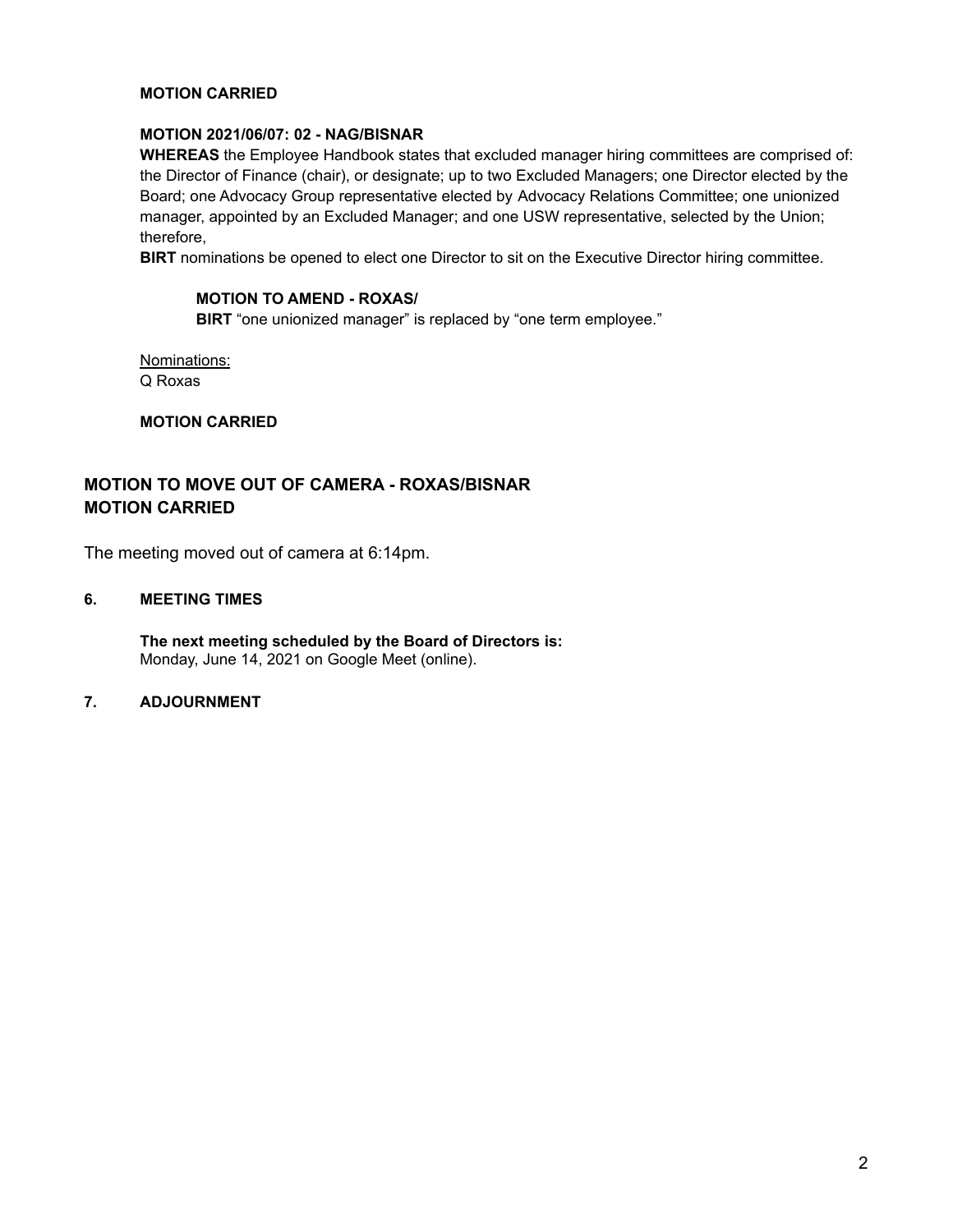#### **13.10 Executive Director - Summary of Duties & Job Description a. EXECUTIVE DIRECTOR SUMMARY OF DUTIES**

- i. Collaboration with the General Manager and the Administration & Services Manager to ensure that the social enterprise (business units) supports and promotes the social mission of the UVSS
- ii. Strategic planning
- iii. Proactive avoidance of legal issues; communication of progress and recommendations regarding on-going legal actions
- iv. Insurance and risk analysis
- v. Human Resources (HR) management and oversight
- vi. Oversight of the General Office, and Accounting departments advocacy groups, and affiliated organizations.
- vii. Oversight of Zap Copy and SUBtext.
- viii. Board-Staff relations, in collaboration with the General Manager and ASM
- ix. Legal, privacy, and financial compliance of the UVSS.
- x. Development of operational and financial policies, in collaboration with the General Manager and Administration & Services Manager.
- xi. University Relations, in collaboration with the General Manager.

# **b. EXECUTIVE DIRECTOR JOB DESCRIPTION**

#### i. **JOB PURPOSE:**

1. In accordance with the Society's mission, vision and values, in addition to the strategic direction set by the Board of Directors, the Executive Director is responsible for the successful and engaged leadership and management of the Society, in cooperation with the General Manager and the Administration & Services Manager.

### ii. **ORGANIZATIONAL RELATIONSHIPS:**

- 1. Reports and is responsible to the Board of Directors through the Personnel Committee.
- 2. Provides administration responsibility for, and the leadership and management of staff in the General Office, Zap Copy, SUBtext, Accounting department, advocacy groups, and affiliated organizations.

### **c. DUTIES:**

### i. **Leadership & Governance**

- 1. Participate annually with the Board of Directors in developing a vision and strategic plan to guide the Society.
- 2. Ensure that the goals of the strategic plan are continually being executed and reviewed.
- 3. Increase and develop the effectiveness of UVSS services.
- 4. Provide organizational leadership on behalf of the Board of Directors.
- 5. Identify, assess, and inform the Board of Directors of internal and external issues that affect the Society.
- 6. Act as a professional advisor to the Board of Director on all aspects of the Society's activities.
- 7. With the structure and budget constraints in mind, and in line with the strategic plan, empower and enable the Board of Directors to operationally govern, administrate and enact on the Society's vision.
- 8. Attend Board meetings, and serve as ex-officio member of Executive, Finance and Operations, Personnel, Policy Development, Campaigns, Membership Outreach and Engagement, Advocacy Relations, SUB Occupants, and SUB Business Marketing Committees. Co-chair the Occupational Health and Safety Committee.
- 9. Share role of Board point-of-contact with the Administration & Services Manager and General Manager, triaging as applicable.

### ii. **Human Resource Planning & Management**

- 1. Lead and provide expertise, advice and direction on all human resource matters, notably collective agreements, policies, occupational health & safety, employment standards legislation, WCB requirements, staff benefits and grievance processes, etc.
- 2. Establish and maintain an HR infrastructure that ensures a positive, respectful, healthy and safe environment for all staff and stakeholders; work with the Administration &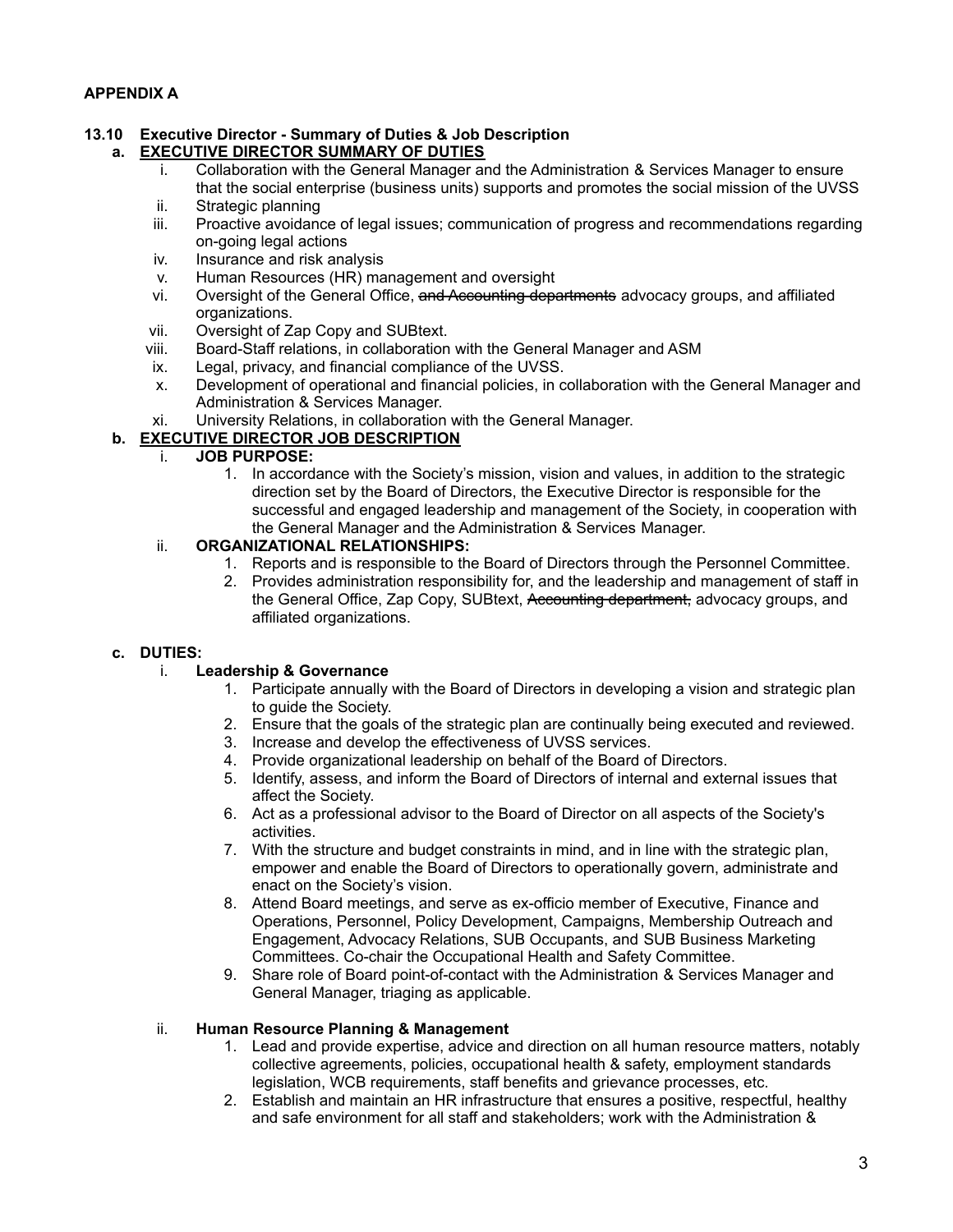Services Manager and the General Manager as applicable regarding benefits, hiring and the development/tracking of staff performance evaluations.

- 3. Oversee all human resources matters for cost-centres and services as per the Collective Agreement.
- 4. In collaboration with the General Manager, participate in union relations and Collective Agreement negotiations as needed.
- 5. Supervise the delivery and negotiate any changes to the Student Health Plan.
- 6. Foster engaged collaboration and communication between Excluded Managers, directors, and staff, particularly in reference to the strategic plan.
- 7. In collaboration with the Administration & Services Manager, ensure all cost centre, service, advocacy group, and affiliated organization staff are given an orientation and receive adequate direction, training, supervision, and evaluation.
- 8. Coach and mentor staff, manage their performance, foster professional development and manage conflict resolution efforts when necessary.
- 9. Collaborate as necessary with the Administration & Services Manager and General Manager related to hiring.

# iii. **Financial Planning & Management**

- 1. Ensure proper financial controls, processes and reporting in UVSS cost centres, services, advocacy groups, and affiliated organizations.
- 2. Participate in the development of operational and financial policies with Policy Development Committee.
- 3. Collaborate with the Manager of Accounting and Payroll to develop annual financial statements for audit and ensure the successful conclusion of an unqualified annual audit.
- 4. Collaborate with the General Manager and the Manager of Accounting and Payroll to provide regular financial analyses, projections and reporting to the Board of Directors, Executive Committee, and Finance and Operations Committee.
- 5. Collaborate with the General Manager and the Manager of Accounting and Payroll to oversee cash, inventory, and reporting controls in **relevant departments** services.
- 6. Collaborate with the General Manager to support the development of the Society's annual budget. Ensure costs or surpluses are within budget, except where prior approval of Finance and Operations Committee or the Board is obtained.
- 7. Ensure staff consult fully with Finance and Operations Committee for **relevant** Board capital expenditures for UVSS **businesses** services including producing business cases for new initiatives.
- 8. Serve as a signing authority for the Society.

# iv. **Community Relations & Advocacy**

- 1. Collaborate with advocacy groups and affiliated organizations to further their values and objectives.
- 2. Provide strategic advice to the Board of Directors on advocacy initiatives and campaigns.
- 3. Actively participate in the planning and execution of campaigns.
- 4. Ensure that the Society has high-quality media relations and lobbying strategies.
- 5. Communicate with stakeholders to keep them informed of the work of the Society and to identify changes in the community served by the Society.
- 6. Establish good working relationships and collaborative arrangements with community groups, politicians, and other organizations to help achieve the goals of the organization.
- 7. Establish and maintain a positive, productive relationship for the Society with the UVic executive and with key UVic departments (including Student Affairs), Equity and Human Rights, Counselling and Health Services, Development Office, Housing and Conference Services).
- 8. Maintain and foster joint or 'partnership' initiatives with UVic that support UVSS objectives.

### v. **Legal Affairs & Risk Management**

- 1. Ensure that the legal obligations of the Society are fulfilled and any litigation involving the Society is handled responsibly, in collaboration with the Executive Committee.
- 2. Oversee insurance and risk management aspects of the UVSS.
- 3. Hold responsibility for the security and integrity of facilities and other assets.
- 4. Ensure that personnel, client, and volunteer files are securely stored and privacy/confidentiality is maintained, working with the Administration & Services Manager as applicable.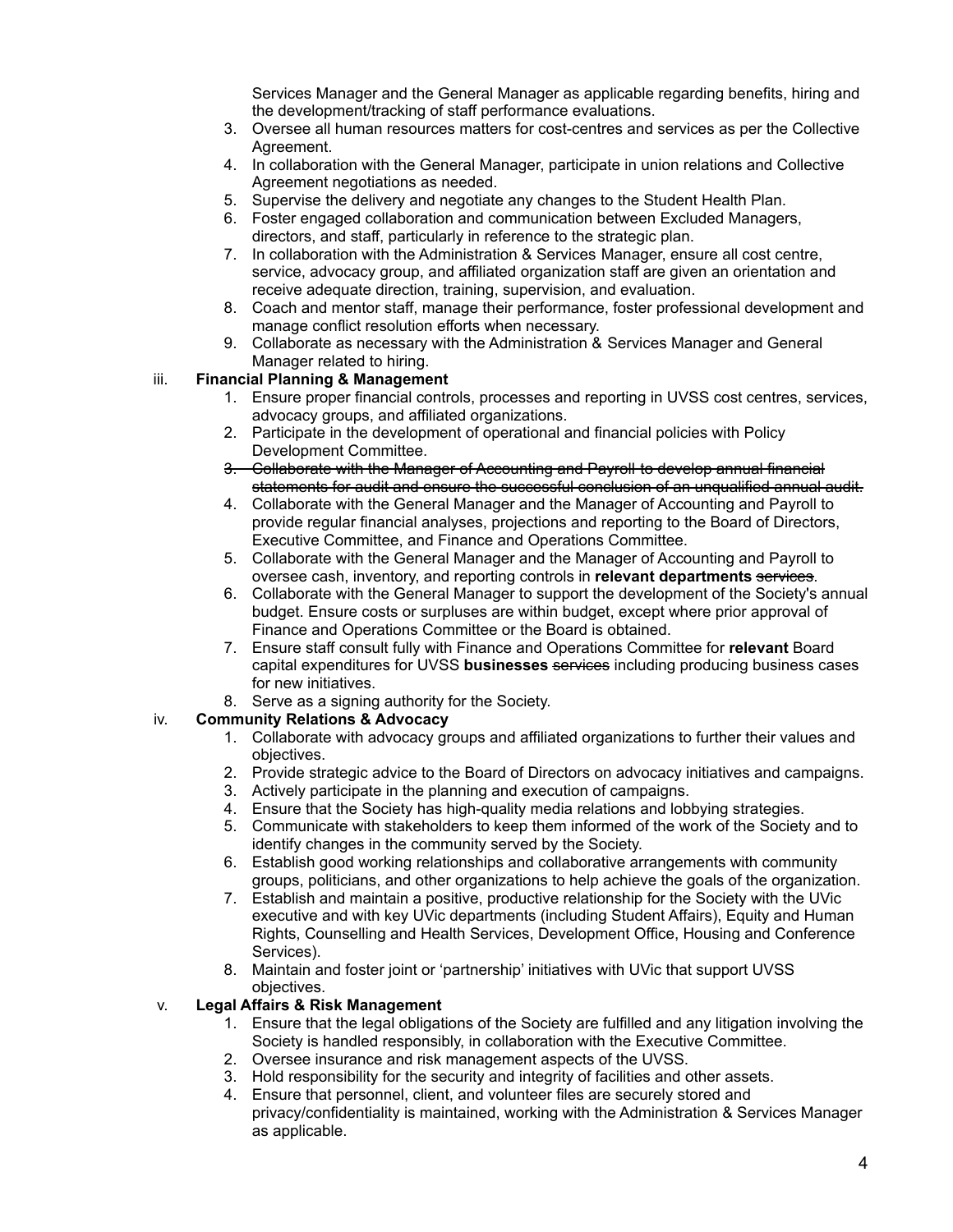- vi. **Other**
	- 1. Collaborate with the General Manager in pursuit of revenue-generating opportunities for SUB facilities and services.
	- 2. Handle inquiries and advise the Director of Student Affairs related to UVSS clubs, Course Unions and PDUs.
	- 3. Set personal performance objectives and priorities with the Personnel Committee that support the strategic plan.
	- 4. Develop and implement hardware and software systems relating to the position, ensuring consistency and integration. Ensure there are adequate information technology resources available to meet operational needs of the Society.
	- 5. Other duties as assigned by the Board of Directors or the Executive Committee.

# **d. PERSONAL CHARACTERISTICS:**

- i. The Executive Director should demonstrate all of the following:
	- 1. Adaptability: Demonstrate a willingness to be flexible, versatile and/or tolerant in a changing work environment while maintaining effectiveness and efficiency.
	- 2. Behave Ethically: Understand ethical behaviour and business practices, and ensure that own behaviour and the behaviour of others is consistent with these standards and aligns with the values of the organization.
	- 3. Build Relationships: Establish and maintain positive working relationships with others, both internally and externally, to achieve the goals of the organization.
	- 4. Communicate Effectively: Speak, listen and write in a clear, thorough and timely manner using appropriate and effective communication tools and techniques.
	- 5. Creativity/Innovation: Develop new and unique ways to improve operations of the organization and to create new opportunities.
	- 6. Focus on Member Needs: Anticipate, understand, and respond to the needs of members to meet or exceed their expectations within the organizational parameters.
	- 7. Foster Teamwork: Work cooperatively and effectively with others to set goals, resolve problems, and make decisions that enhance organizational effectiveness.
	- 8. Lead: Positively influence others to achieve results that are in the best interest of the organization.
	- 9. Make Decisions: Assess situations to determine the importance, urgency and risks, and make clear decisions which are timely and in the best interests of the organization.
	- 10. Organize: Set priorities, develop a work schedule, monitor progress towards goals, and track details, data, information and activities
	- 11. Plan: Determine strategies to move the organization forward, set goals, create and implement actions plans, and evaluate the process and results.
	- 12. Solve Problems: Assess problem situations to identify causes, gather and process relevant information, generate possible solutions, and make recommendations and/or resolve the problem.
	- 13. Think Strategically: Assesses options and actions based on trends and conditions in the environment, and the vision and values of the organization.

# **e. QUALIFICATIONS**:

- i. Minimum five years of progressive management experience in a senior management role in a non-profit organization leading a large staff.
- ii. Must have relevant bachelor's degree or equivalent combination of education and experience. Master's degree is preferred.
- iii. Demonstrated knowledge of leadership and management principles as they relate to non-profit organizations.
- iv. Demonstrated experience leading strategic planning.
- v. Demonstrated experience in human resource management, including experience managing in a unionized environment and comprehensive understanding of labour management, collective bargaining and collective agreements.
- vi. Demonstrated knowledge of federal and provincial legislation applicable to non-profit organizations including: employment standards, human rights, occupational health and safety, charities, taxation, CPP, EI, health coverage etc.
- vii. Minimum 3 years' experience with financial reporting and budget management across multiple departments or operations within an organization.
- viii. Demonstrated knowledge of the statutory and regulatory framework governing universities and student associations.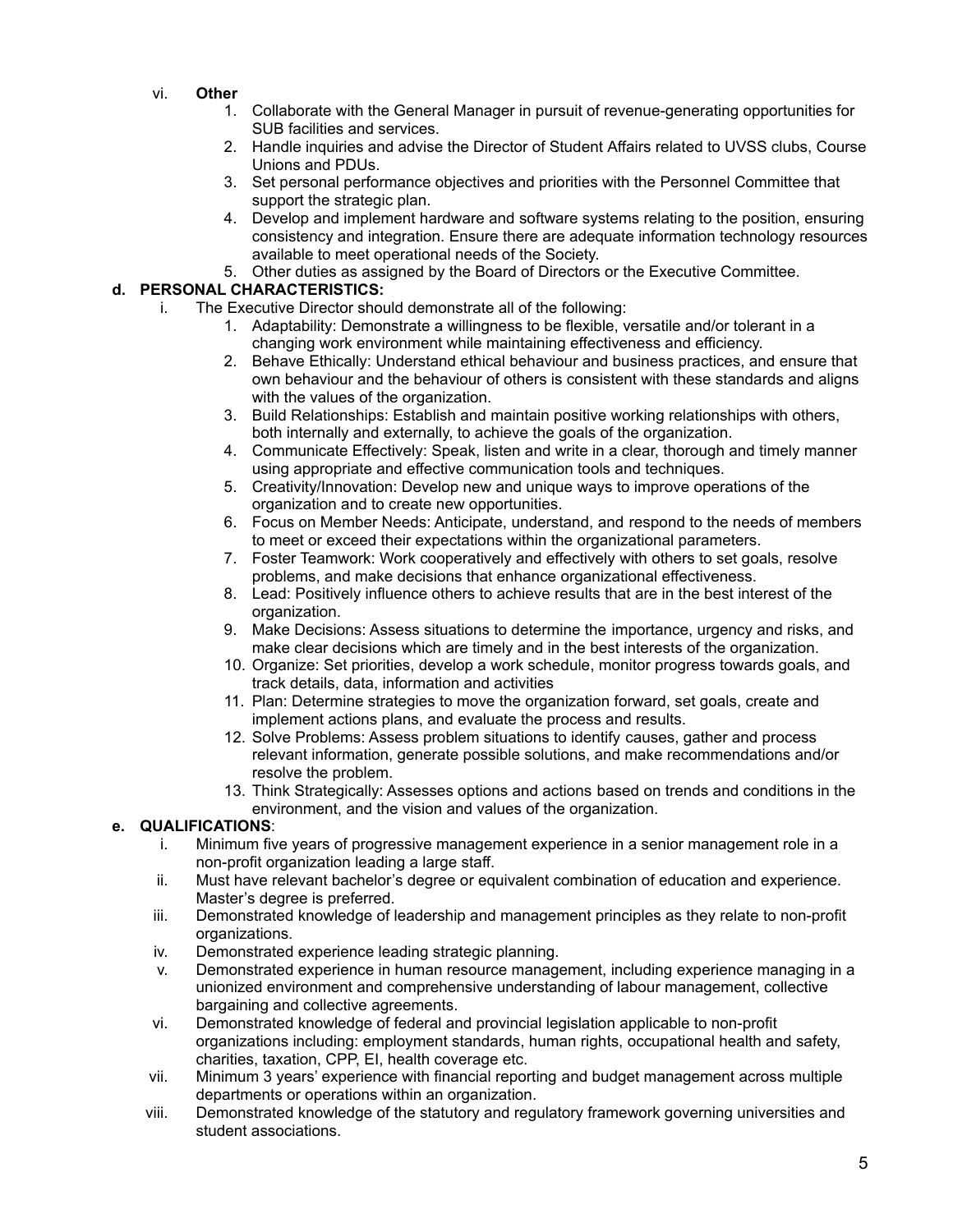- ix. Demonstrated knowledge of current challenges and opportunities relating to the mission of the Society.
- x. Demonstrated understanding of disability, gender, sexuality, race, and class, and commitment to creating safer spaces.
- xi. Demonstrated experience with collaborative group decision-making frameworks.
- xii. Demonstrated understanding of anti-oppressive and inclusive organizing practices.

#### **13.11 General Manager – Summary of Duties & Job Description a. GENERAL MANAGER SUMMARY OF DUTIES**

- i. Chief of staff
- ii. Collaboration with the Executive Director and the Administration & Services Manager to ensure that that the social mission of the UVSS supports and promotes the social enterprise
- iii. Strategic and related business planning
- iv. Oversee all business units: Cinecenta, Munchie Bar, Food Services (Main Kitchen, Bean There, International Grill, Health Food Bar), Catering & Conference Services, Felicia's Campus Pub, **and the Accounting department**
- v. Lead union relations and Collective Agreement negotiations
- vi. Lead contract negotiations relating to business operations
- vii. Product review and development
- viii. Board-staff relations, in collaboration with the Executive Director
- ix. Oversight/coordination of SUB maintenance, facilities and renovations
- x. Develop operational and financial policies that relate to business operations
- xi. Sustainability, waste reduction, energy efficiency
- xii. University Relations, in collaboration with the Executive Director

### **b. GENERAL MANAGER JOB DESCRIPTION**

#### i. **JOB PURPOSE:**

1. In accordance with the Society's mission, vision and values, in addition to the strategic direction set by the Board of Directors, the General Manager is responsible for the successful engaged leadership and management of the Society's social enterprise function, including business units, services, and the Student Union Building.

### ii. **ORGANIZATIONAL RELATIONSHIPS:**

- 1. Reports and is responsible to the Board of Directors through Personnel Committee.
- 2. Provides leadership and management to staff in Food Services (Main Kitchen, Bean There, International Grill, Health Food Bar), Purchasing, Catering and Conference Services, Cinecenta, Munchie Bar, and Felicita's Campus Pub, **and the Accounting department.**
- 3. Assumes overall administrative responsibility for the Society's business units, collaborating with the Administration & Services Manager as applicable regarding marketing.
- 4. Primary contact for union and associated relations.

### **c. DUTIES:**

### i. **Leadership & Governance**

- 1. Chief of staff.
- 2. Participate with the Board of Directors in developing a vision and strategic plan to guide the Society.
- 3. Provide business management leadership on behalf of the Board of Directors. Identify, assess, and inform the Board of Directors of internal and external issues that affect the Society's operations.
- 4. Act as a professional advisor to the Board of Directors on all aspects of the Society's activities
- 5. Increase revenues of the social enterprise (business units) by managing staff; establishing and accomplishing business objectives.
- 6. Attend board meetings as needed and serve as ex-officio member of Executive Committee, Personnel Committee, Finance & Operations Committee, Events Committee, Campaigns Committee, Membership Outreach and Engagement Committee, Marketing Planning and Advisory Group and Policy Development, and SUB Occupants.
- 7. Participate in development of policies and procedures related to business management.